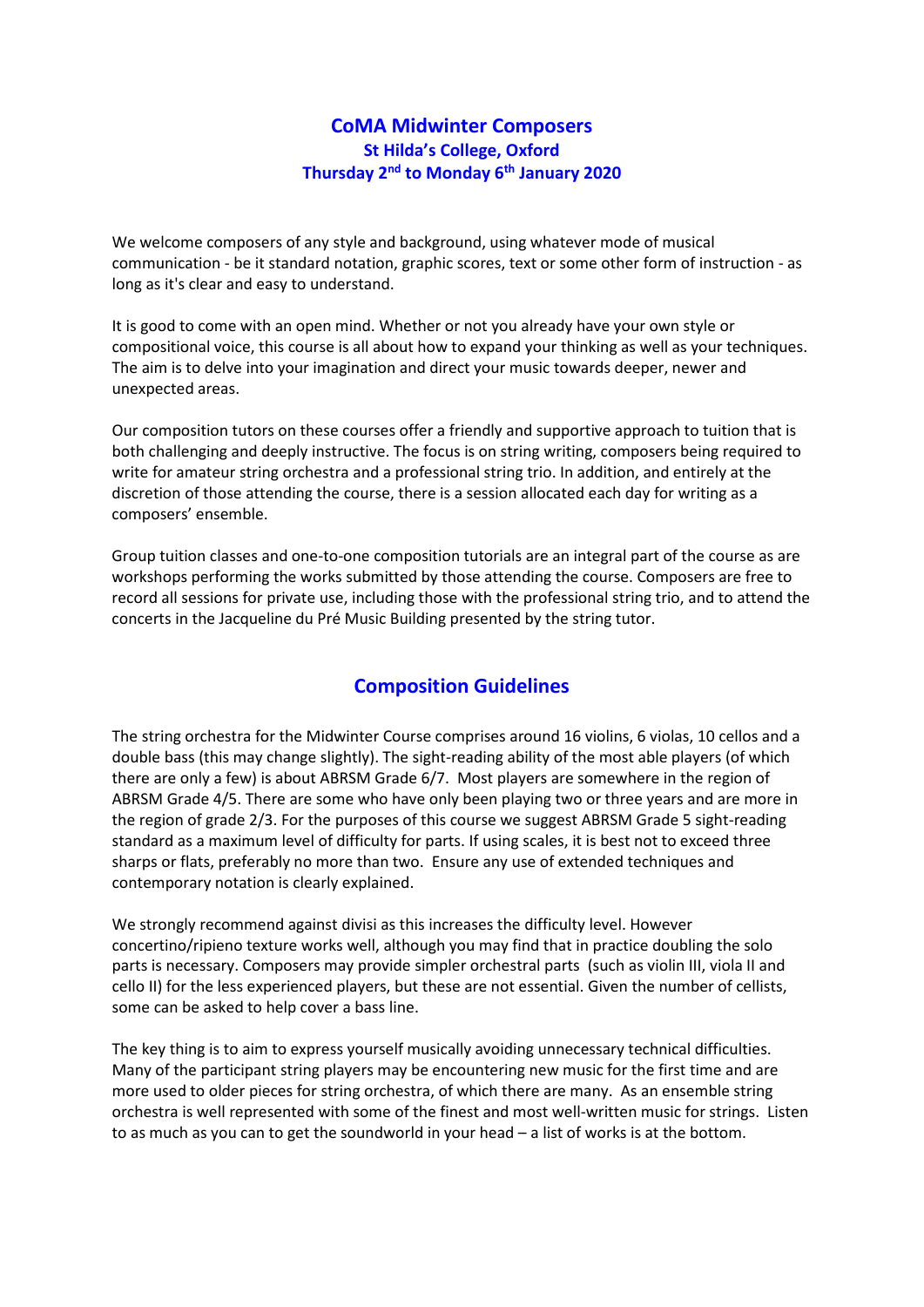#### **Writing for mixed ability amateur string orchestra**

What do you need to think about with mixed ability strings? In conventional string orchestra you will have five "sections" violin 1 & 2, viola, cello and double bass. The numbers of instruments decrease usually as you get lower so writing anything divisi for the bass may not be possible. The clue with this compositional exercise is "mixed ability" and your job as a composer is to make an interesting score whilst remembering that your performers' experience of notation, technique and playing together in large groups is not that of professionals. In working sessions there will be a limited amount of time, and what we want to do is "make music", so think very clearly about anything that is unclear or may take hours of practice and working out as you write.

- NOTATION It doesn't matter what kind of notation you use ranging from conventional crotchets and quavers to graphic score but make sure that it makes sense. Make sure that anything unusual is clear or has clear instructions and explanations. Could YOU perform it and make sense of it if it were put in front of you as a player? If you need to take half an hour to explain how something works or a technique there is something wrong with your input. If questions are asked you need to be able to explain what you intend.
- STRING TECHNIQUES The range of ability in a mixed string group may mean that some players have not yet dealt with all the techniques that are possible. Be careful about your use of unusual techniques, be careful about piling lots of techniques on top of one another. Remember, the more players are trying to work out techniques and or even attempting for the first time, the less they are getting on with playing your music. If you're uncertain about bowing, don't put it on your music. If you're not a string player listen to some string music to get the soundworld in your head and look at some scores.
- SOLOS AND HIGH MUSIC It's possible to have some solos in your music but be careful how challenging these might be. Also, going very high on instruments can lead some of the less able players to struggle and can also lead to tuning problems. If the notes might be on lower violas is there any reason to have very high cellos for example – always be thinking about what make most sense and will work relatively quickly so the "music" can be rehearsed.
- PARTS AND SCORE The parts and score need to match up. Bar numbers and Rehearsal Letters need to be there so that everyone can orientate themselves quickly in rehearsal sessions. Make sure that as much information to do with articulation, dynamics and phrasing is there. Technical information *SUL PONT PIZZ* etc goes above *Dynamics p pp ff mf dolce espressivo* etc goes below. Tempo markings are also essential and mood words "darkly" or "wild" in English is just as good as Italian. CUES long bars of rests can be confusing and players can get lost so sometimes it's good to show another part as a cue.
- FAST and RHYTHM The string family offers a huge array of colours and techniques. As a composer you need to think carefully about how you deal with such a large body of similar sounding instruments: sections of mixed ability can be hard to move around, especially rhythmically - that's if you're after precise rhythms. If you are working with fast music try to give some comfort to players by working with things that fall on beats of the bar or similar – you can add the complexity - if you want it - by how it sounds in total but how it looks does not need to be impossibly awkward. For mixed ability players FAST music can challenge both individuals and also the ensemble playing of sections, try to make anything fast relatively straightforward so that the speed does not get in the way and don't overload fast music with lots of changes of technique. Fast music means moving the bow faster and left hand fingers faster both of which can challenge nursery slopes players.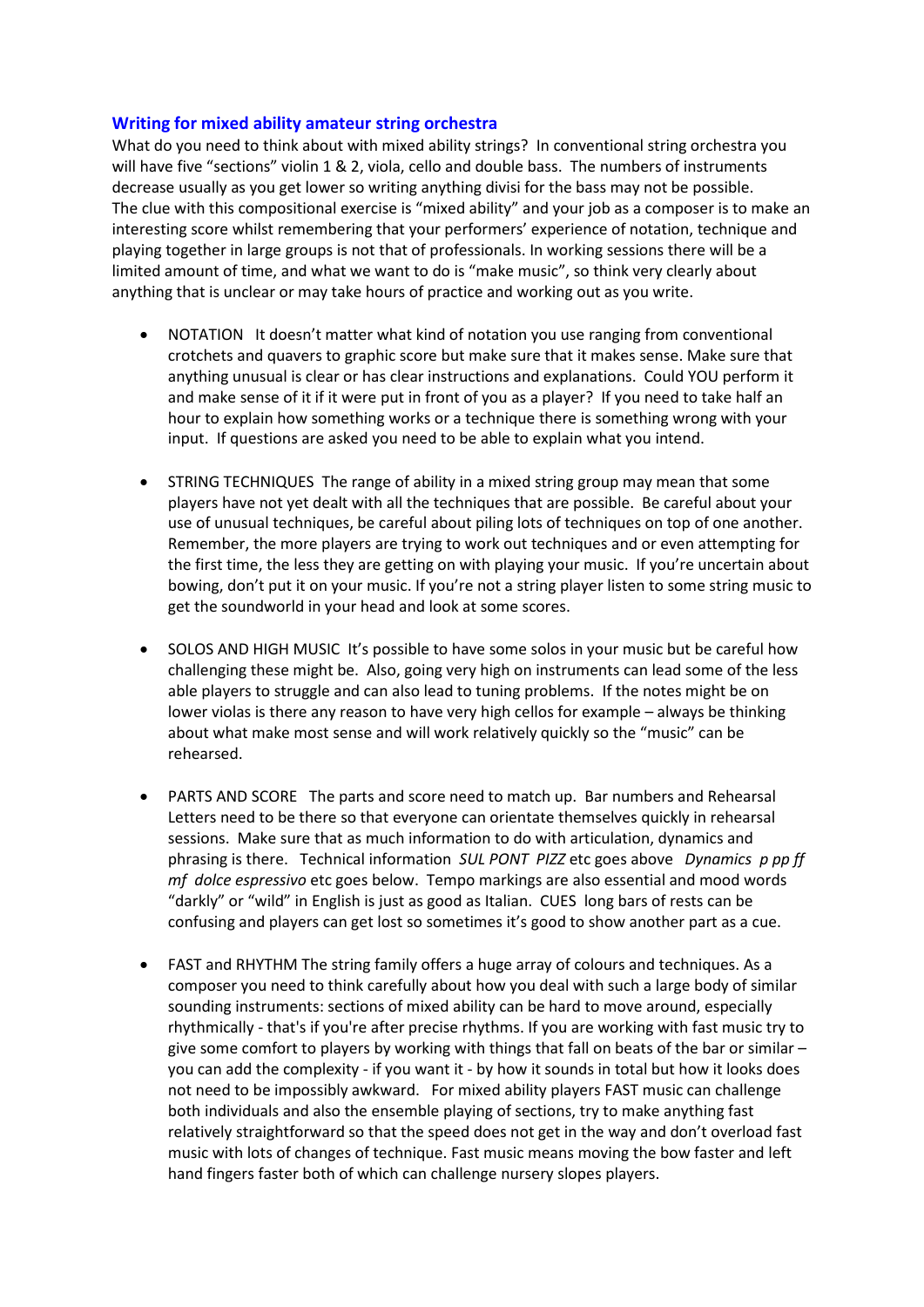• OPEN NOTATION/ALEATORIC NOTATION It's perfectly possible to give free rein to individual members of the orchestra as opposed to thinking as section units. In this kind of notation be very clear with your instructions, be very clear what the conductor might indicate for everyone and make sure you are relatively specific about the gestures, speeds, articulations notes and rhythms that you want.

We're not expecting anything in the styles below but here is an array of different musics which bring the sound of strings and string orchestra to life with skill.

- Bach Air on a G String
- Bartok Music for Strings, Percussion and Celeste
- Britten Simple Symphony
- Elgar Serenade for Strings
- Grieg Holberg Suite
- Lutoslawski Funeral Music
- Penderecki Threnody for Victims of Hiroshima
- Tippett Concerto for Double String Orchestra
- Stravinsky Apollon Musagete
- Warlock Capriol Suite

## **Writing for professional string trio**

Whilst it is not a requirement to do so, we do suggest you bring a piece with you or at least some musical sketches. There are no specific guidelines. Members of this year's string trio include

- 
- 
- To be confirmed (violin)

• Ruth Gibson viola) [https://ensemble360.co.uk/players/ruth-gibson/\)](https://ensemble360.co.uk/players/ruth-gibson/) • Robin Michael [\(](http://www.allcomersmusic.org/robin-michael.html)cello) <http://www.resonusclassics.com/robin-michael>

## **Writing for Composers' ensemble**

The composers' ensemble, being made up only of the participants on the composition course, offers a quite different pallet with its own unique challenges - most notably how to blend such a random ensemble.

One way to make use of such a group can be to write in 'open score' format - where you compose up to 4 lines, with or without the addition of keyboard and percussion. These lines (divided roughly into the soprano, alto, tenor and bass registers) need to be playable by any instrument in its given register. This interesting and thought provoking way to construct a piece of music allows for many potential future performances, since any group of any size should be able to perform it. Indeed, so successful has this approach proved to be that it is now the mainstay of CoMA's commissioning programme.

#### **Duration of string pieces**

We recommend pieces should be from 3 to 6 minutes in length.